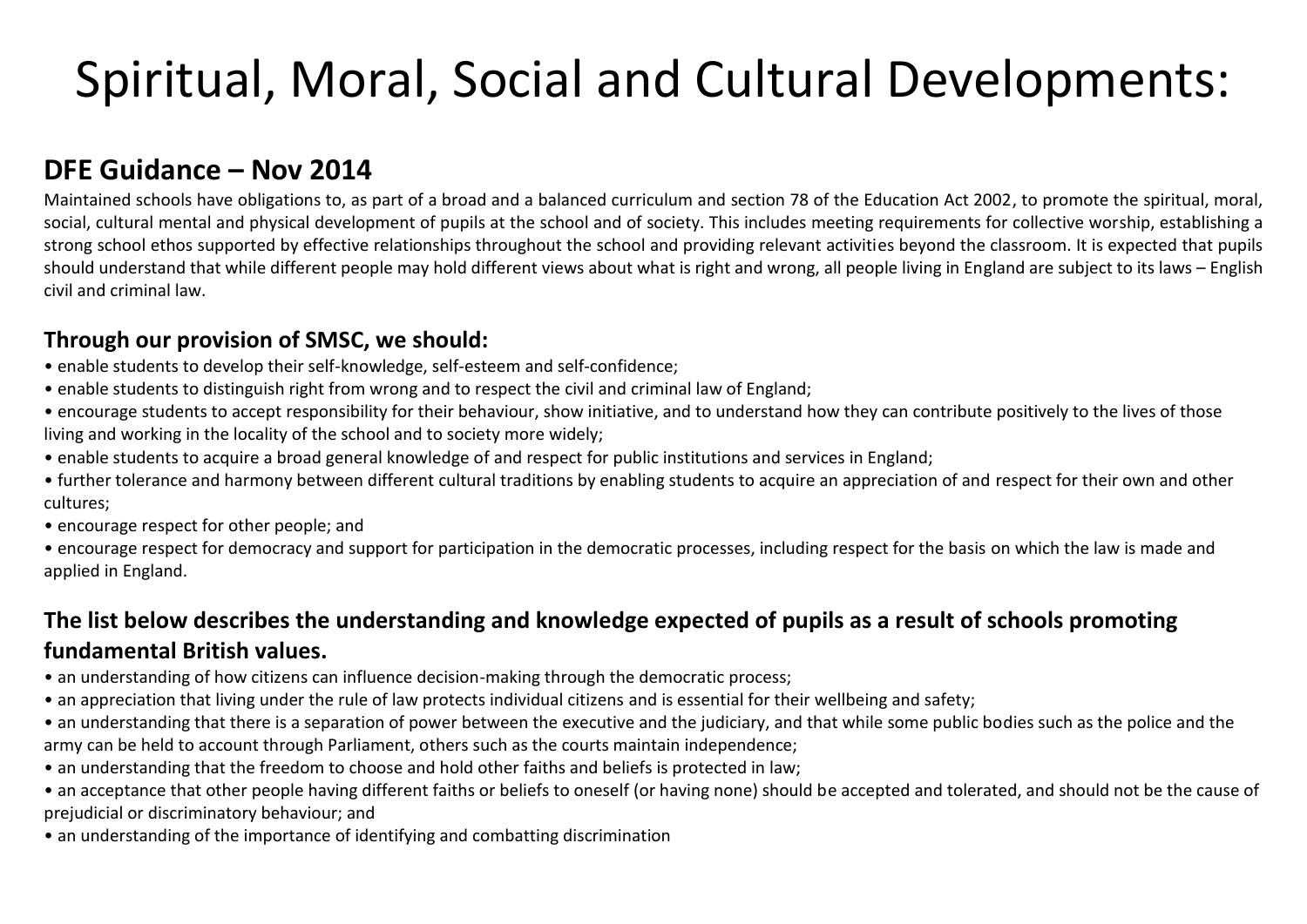#### **Ofsted**

The new inspection framework emphasises the importance of the school curriculum in preparing learners for life in modern Britain by:

- equipping them to be responsible, respectful, active citizens who contribute positively to society
- developing their understanding of fundamental British Values
- developing their understanding and appreciation of diversity
- celebrating what we have in common and promoting respect for the different protected characteristics as defined in law.

It is important to ensure the school 'actively promotes the fundamental British values of democracy, the rule of law, individual liberty and mutual respect and tolerance of those with different faiths and beliefs'. Inspectors must evaluate how well the curriculum achieves the above and how well it supports pupil engagement in extra-curricular activity and volunteering within their local community.

Inspectors will consider the balance of approach to pupils' religious education which is broadly Christian but encompasses all major world faiths and includes a rounded programme of assemblies which help to promote SMSC and provide clear guidance on what is right and what is wrong.

Schools need a range of evidence ready such as:

- Details of extra-curricular activities and volunteering
- Assembly rotas and themes including any details of visiting speakers
- An overview of the RE, PSHEE, Citizenship and Tutorial programme in all years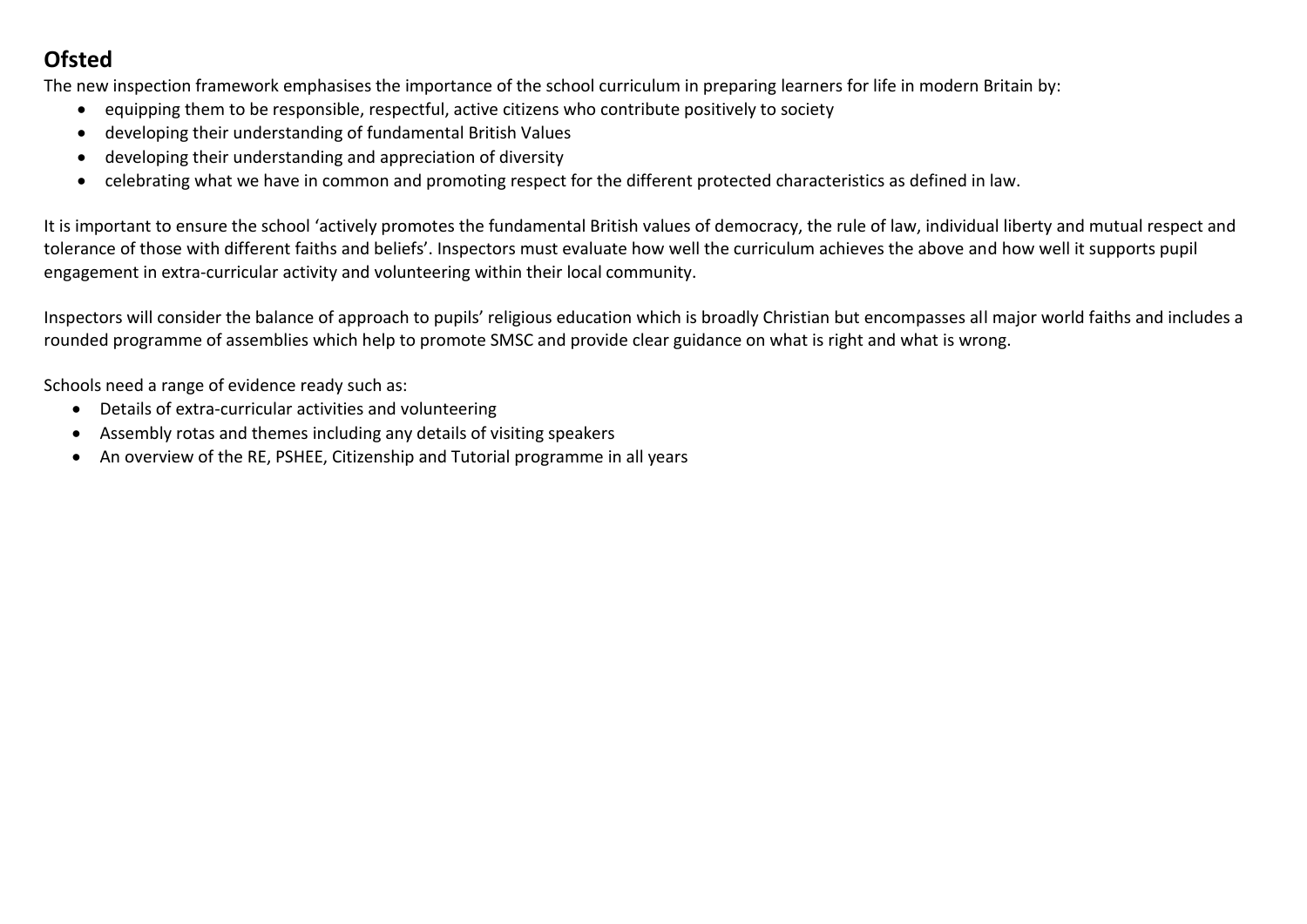## KHS 2019 2020 Whole School Audit

| <b>Spiritual</b>        | <b>Moral</b>               | <b>Social</b>            | <b>Cultural</b>             | <b>Fundamental values</b> |
|-------------------------|----------------------------|--------------------------|-----------------------------|---------------------------|
|                         |                            |                          |                             | of democracy, rule        |
|                         |                            |                          |                             | of law, liberty,          |
|                         |                            |                          |                             | respect & tolerance       |
| Our students are given  | Our huge range of          | We encourage             | <b>Through the</b>          | We recognise that         |
| opportunity to reflect  | curriculum and             | students to use a range  | curriculum and              | these topics are          |
| in their own beliefs,   | extracurricular activities | of social skills in      | additional activities       | covered within the        |
| religious or otherwise, | encourage students to      | different context, both  | we ensure students          | previous four             |
| and their experiences:  | identify between right     | in and beyond school,    | know, understand and        | sections - further        |
| these inform their      | and wrong, to apply this   | so that they work and    | appreciate a wide           | examples support          |
| perspective. They have  | to their own lives, and    | socialise with others    | range of cultural           | this.                     |
| an interest and respect | to understand the          | from a range of          | influences and build        |                           |
| for different faiths,   | consequences of their      | backgrounds. They are    | their knowledge of          |                           |
| feelings and values.    | behaviour and how to       | willing to participate   | <b>Britain's democracy.</b> |                           |
| Their learning shows    | go forward. There is a     | in, and support our      | We celebrate diversity      |                           |
| creativity and          | wide range of debate       | local community and      | and are proud that          |                           |
| imagination and         | and discussion on moral    | willingly give time to   | our students show           |                           |
| lessons and activities  | and ethical issues with    | help others, to          | their understanding         |                           |
| encourage enjoyment     | encouragements of a        | volunteer and to         | and respect for             |                           |
| and fascination in      | tolerance of the views     | cooperate with others.   | different faiths,           |                           |
| learning about          | of others: the right to    | They develop skills and  | cultures and abilities      |                           |
| themselves, others and  | be heard and a             | attitudes which allow    | in local, national and      |                           |
| their world.            | responsibility to listen.  | them to participate      | international               |                           |
|                         |                            | fully in, and positively | communities.                |                           |
|                         |                            | contribute to life in    |                             |                           |
|                         |                            | modern Britain. We       |                             |                           |
|                         |                            | provide an extensive     |                             |                           |
|                         |                            | range of artistic,       |                             |                           |
|                         |                            | musical, sporting and    |                             |                           |
|                         |                            | cultural opportunities.  |                             |                           |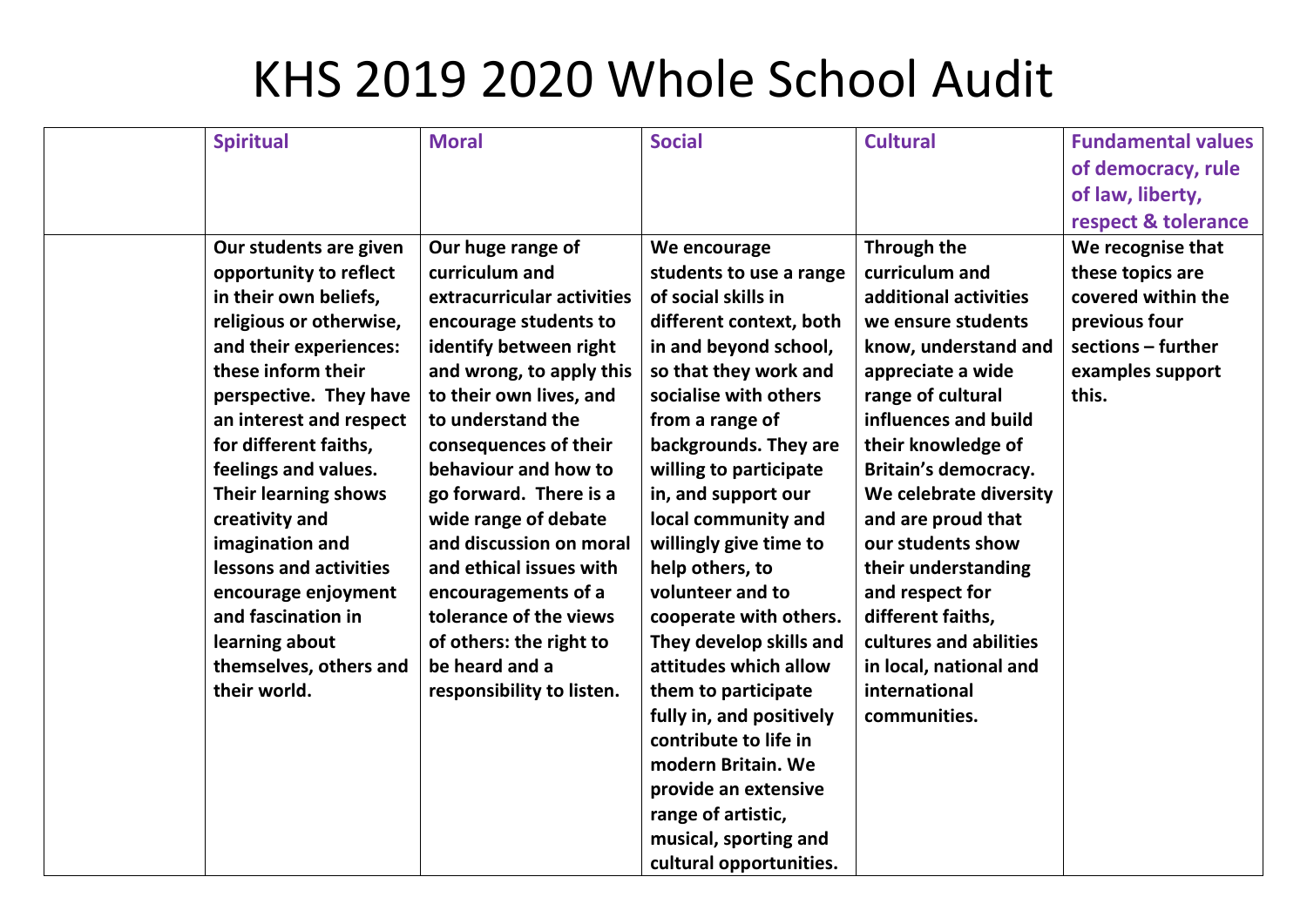|                                                       | <b>SP</b>                                                                                                                                                                                                                                                                                                                                                                                                                                                                                                                                                                                                                                                                                                                                                                                                                         | M                                                                                                                                                                                                                                                                                                                                                                                                                                                                                                                                                                                                                       | <b>SO</b>                                                                                                                                                                                                                                                                                                                                                                                                                                                                                                                                                                                                                                                                                                                                                                                                                                                                          |                                                                                                                                                                                                                                                                                                                                                                                                                                                                                                                                                                                                                                                                                                                   | <b>FBV</b>                                                                                                                                                                                                                                                                                                                                                                                                                                                                                                                                                                                                                        |
|-------------------------------------------------------|-----------------------------------------------------------------------------------------------------------------------------------------------------------------------------------------------------------------------------------------------------------------------------------------------------------------------------------------------------------------------------------------------------------------------------------------------------------------------------------------------------------------------------------------------------------------------------------------------------------------------------------------------------------------------------------------------------------------------------------------------------------------------------------------------------------------------------------|-------------------------------------------------------------------------------------------------------------------------------------------------------------------------------------------------------------------------------------------------------------------------------------------------------------------------------------------------------------------------------------------------------------------------------------------------------------------------------------------------------------------------------------------------------------------------------------------------------------------------|------------------------------------------------------------------------------------------------------------------------------------------------------------------------------------------------------------------------------------------------------------------------------------------------------------------------------------------------------------------------------------------------------------------------------------------------------------------------------------------------------------------------------------------------------------------------------------------------------------------------------------------------------------------------------------------------------------------------------------------------------------------------------------------------------------------------------------------------------------------------------------|-------------------------------------------------------------------------------------------------------------------------------------------------------------------------------------------------------------------------------------------------------------------------------------------------------------------------------------------------------------------------------------------------------------------------------------------------------------------------------------------------------------------------------------------------------------------------------------------------------------------------------------------------------------------------------------------------------------------|-----------------------------------------------------------------------------------------------------------------------------------------------------------------------------------------------------------------------------------------------------------------------------------------------------------------------------------------------------------------------------------------------------------------------------------------------------------------------------------------------------------------------------------------------------------------------------------------------------------------------------------|
| <b>Assemblies</b>                                     | Students attend weekly assemblies - all strands are effectively and frequently covered.<br>Assemblies are inspiring, thought provoking, dynamic events.                                                                                                                                                                                                                                                                                                                                                                                                                                                                                                                                                                                                                                                                           |                                                                                                                                                                                                                                                                                                                                                                                                                                                                                                                                                                                                                         |                                                                                                                                                                                                                                                                                                                                                                                                                                                                                                                                                                                                                                                                                                                                                                                                                                                                                    |                                                                                                                                                                                                                                                                                                                                                                                                                                                                                                                                                                                                                                                                                                                   |                                                                                                                                                                                                                                                                                                                                                                                                                                                                                                                                                                                                                                   |
| <b>Curriculum</b><br><b>AIM: Cross-</b><br>curricular | Art Dept deliver<br>$\bullet$<br>workshops in the SC and<br>display work produced<br>around school<br>Art work on inspirations<br>$\bullet$<br>from faith and cultures<br>Child play<br>$\bullet$<br>Drama - character<br>$\bullet$<br>creating, finding self.<br>EP KS3 (see KO)<br>$\bullet$<br>EP KS3 Hindu<br>$\bullet$<br>EP KS4 Option (see KO)<br>$\bullet$<br>EP KS4 religious set<br>$\bullet$<br>works - Handles<br>Messiah<br>EP KS5 A level Course<br>$\bullet$<br>Expressive Arts - KS4<br>$\bullet$<br><b>Ghost Dances</b><br>H&SC<br>$\bullet$<br>General Studies-<br>$\bullet$<br><b>Beliefs and Values</b><br>strand (Optional for<br>12/13)<br>Geography - people if<br>$\bullet$<br>the rainforest v loggers<br>and modern industry<br>History - Holocaust &<br>persecution of Jews,<br>Reformation, Catholics | Art - YR9 'Self' project<br>(M and SO)<br><b>Debating Club</b><br>Drama KS3/4/5 - Issue<br>based e.g bullying<br>Economic values<br>(Econ/Bus St KS4/5)<br>Empathy skills<br>EP KS3<br>$\bullet$<br>E safety in ICT<br>General studies<br>Geography - exploiting<br>LEDC labour,<br>sweatshops, minimum<br>pay, laws.<br>H&SC - Care values<br>(KS4/5)<br>History - Terrorism,<br>Kingship/Leadership,<br>Slave Trade, Execution of<br>Charles I<br>Math: Statistics and<br>media<br>Mental health issues<br>Media<br>MFL KS3/4/5<br>$\bullet$<br>Philosophy A Level<br>Psychology Year 13<br>Hollesley Bay Prison Trip | Rights and responsibilities themed.<br>Art - YR11 'Figure'<br>$\bullet$<br>project<br>B.E.S.T Event for all.<br>$\bullet$<br>YR12 work based day<br>with ext contributors<br>from employment fields<br><b>Careers Education</b><br>$\bullet$<br>Charity work<br>$\bullet$<br><b>Christmas Kindness</b><br>$\bullet$<br><b>CREST Awards</b><br>$\bullet$<br>Discussion & group<br>$\bullet$<br>work<br>Drama<br>$\bullet$<br>English & MFL -<br>$\bullet$<br>speaking and listening<br>skills<br>Finance Ed - Yr7-11<br><b>First Aid Course</b><br>$\bullet$<br>Geography - social and<br>$\bullet$<br>human impact, quality<br>of life, towns, poverty.<br>KS5 - Tourism<br>History - Tudor Life,<br>YR9 Social Projects and<br>Extended Project.<br>Homelessness Project<br>$\bullet$<br>Marketplace activities -<br>to develop group skills<br>MFL-Cultural trip to<br>$\bullet$ | Art - YR8 Multi-<br>$\bullet$<br>cultural Non-European<br>e.g African masks<br>Aspects of Asdan<br>$\bullet$<br><b>Cultural Poetry</b><br>$\bullet$<br>Drama - Theatres from<br>$\bullet$<br>around the World:<br>Greek - YR7<br>Economics and<br>$\bullet$<br>globalisation in Yr<br>12/13<br>Food tech<br>$\bullet$<br>General Studies-<br>$\bullet$<br>Global issues: students<br>own experiences and<br>knowledge.<br>Geography - flooding,<br>$\bullet$<br>drought, famine,<br>overpopulation, one<br>child policy in china<br>History - Roman<br>Empire, Renaissance,<br>Entertainment in<br>Rome, Segregation,<br>Norman Conquest,<br>Cold War ideology<br><b>YR10</b><br><b>MFL</b><br>Music<br>$\bullet$ | Assemblies to<br>$\bullet$<br>promote: Dignity,<br>Respect and<br>Tolerance<br>Dance - Swansong<br>Drama - YR9 'Radio<br>$\bullet$<br>Play Project' -<br>Archers, British<br>Culture, BBC.<br>Government &<br>$\bullet$<br><b>Politics KS5</b><br>History YR9 Suffrage,<br>Roman Emperors,<br>Civil War, Role of<br>Parliament, Magna<br>Carta, Independence<br>movement<br>Legal System<br>Laws PSHEE<br>Music - KS4 Folk<br>Prefect and House<br>$\bullet$<br><b>Voting System</b><br>Prejudice - Sociology<br>$\bullet$<br>KS 4 & 5, Hist, PSHEE<br>Sociology<br>$\bullet$<br>Voting $-$<br>understanding<br>political systems |
|                                                       | and Protestants, Role of<br>the Church<br>MFL KS5 - Topics<br>$\bullet$<br>promote deep inter-<br>cultural understanding                                                                                                                                                                                                                                                                                                                                                                                                                                                                                                                                                                                                                                                                                                          | Psychology - Year 11 and<br>13 Criminological topic<br>Science topics e.g. whale<br>hunting<br>Sociology                                                                                                                                                                                                                                                                                                                                                                                                                                                                                                                | France, Exchange to<br>Germany.<br>PE<br>$\bullet$<br>Psychology - a range of<br>topics in psychology                                                                                                                                                                                                                                                                                                                                                                                                                                                                                                                                                                                                                                                                                                                                                                              | <b>PE</b><br>Psychology - cross-<br>$\bullet$<br>cultural studies of<br>behaviour<br>Sociology<br>$\bullet$                                                                                                                                                                                                                                                                                                                                                                                                                                                                                                                                                                                                       |                                                                                                                                                                                                                                                                                                                                                                                                                                                                                                                                                                                                                                   |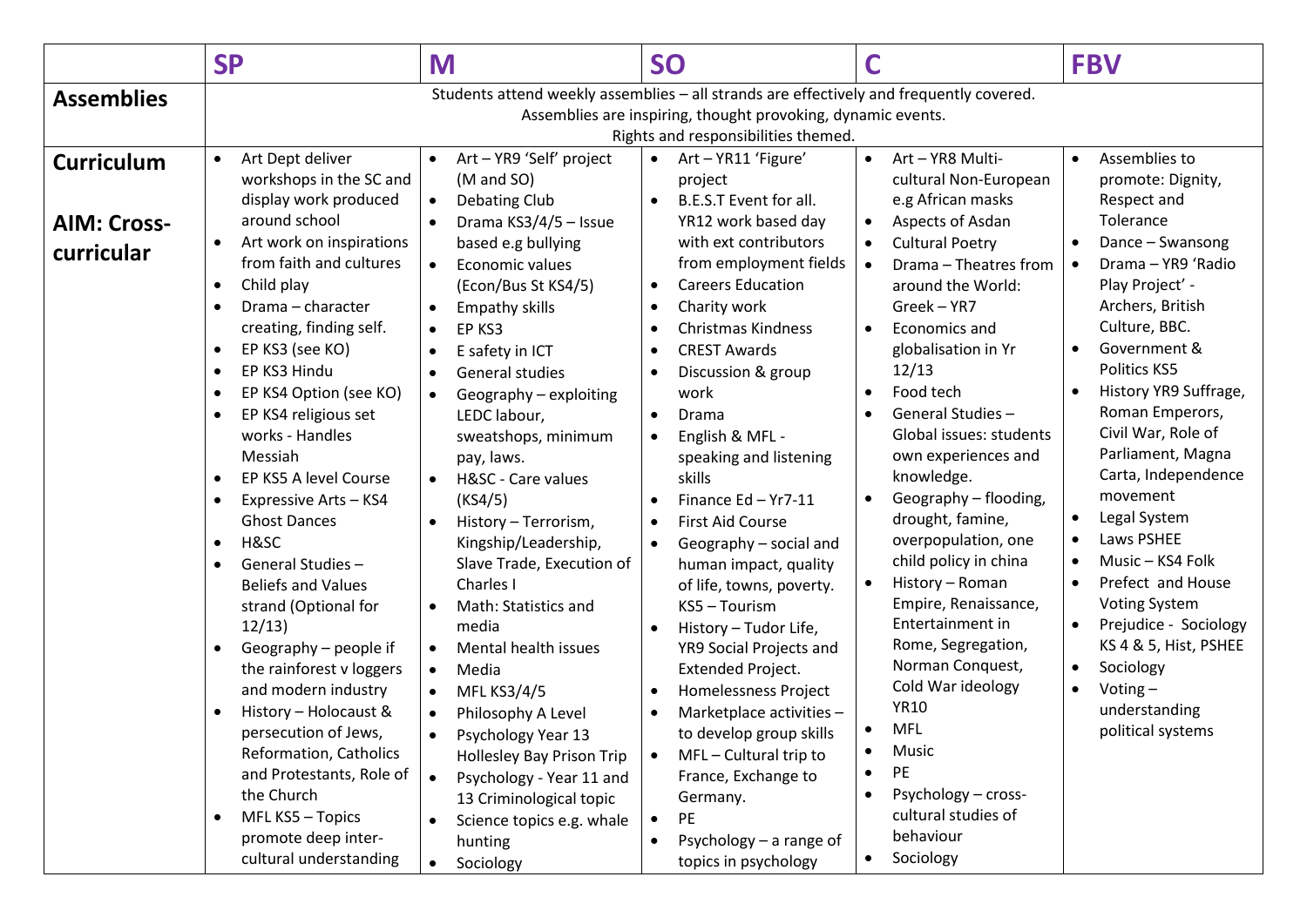| Music<br>$\bullet$<br>Sociology KS5<br>$\bullet$<br><b>Spirituality Conferences</b><br>$\bullet$<br>(SC) for Yr10 & Yr11<br>Tech - Food - How food<br>$\bullet$<br>choice can be affected<br>by beliefs of major<br>religions | Tech - Food - Food<br>$\bullet$<br>Provenance, Fair trade,<br>Food Security, GM<br>Foods, Vegetarianism,<br>New and Emerging<br>foods, animal welfare,<br>local produce, organic<br>food, Environmental<br><b>Issues and Food Miles</b><br>Tech - D&T KS4 The<br>impact of resource<br>consumption on the<br>planet. Positive and<br>negative impacts new<br>products have on the<br>environment.<br>Tech KS3 - Social and<br>٠<br>Moral issues covered<br>when using drones. | including social<br>influence, psychological<br>problems, cognitive<br>psychology<br>STEM Day Yr8<br>$\bullet$<br>Team work on Day in<br>$\bullet$<br>the World of Work<br>Tech - Food KS3<br>$\bullet$<br><b>Eatwell Guide</b><br>Tech - Food KS4 Special<br>$\bullet$<br>dietary needs of a wide<br>range of people, Social<br>factors which influence<br>food choice<br>Tech - D&T KS4 How<br>$\bullet$<br>products are designed<br>and made to avoid<br>having a negative<br>impact on others.<br>Tech - KS3 Designing a<br>$\bullet$<br>disaster boxes for relief | <b>Tutorial activities</b><br>$\bullet$<br>World music - African,<br>$\bullet$<br>Indian, Indonesian,<br>South American<br>Tech - Food KS4 - Study<br>of British Cuisine and<br>other International<br>Cuisines, and the wide<br>cultural influences that<br>shape that cuisine<br>Tech - D&T KS4<br>$\bullet$<br>Changes in fashion and<br>trends in relation to<br>new and emergent<br>technologies.<br>Respecting people of<br>different faiths and<br>beliefs. |
|-------------------------------------------------------------------------------------------------------------------------------------------------------------------------------------------------------------------------------|-------------------------------------------------------------------------------------------------------------------------------------------------------------------------------------------------------------------------------------------------------------------------------------------------------------------------------------------------------------------------------------------------------------------------------------------------------------------------------|------------------------------------------------------------------------------------------------------------------------------------------------------------------------------------------------------------------------------------------------------------------------------------------------------------------------------------------------------------------------------------------------------------------------------------------------------------------------------------------------------------------------------------------------------------------------|--------------------------------------------------------------------------------------------------------------------------------------------------------------------------------------------------------------------------------------------------------------------------------------------------------------------------------------------------------------------------------------------------------------------------------------------------------------------|
|                                                                                                                                                                                                                               |                                                                                                                                                                                                                                                                                                                                                                                                                                                                               | effort                                                                                                                                                                                                                                                                                                                                                                                                                                                                                                                                                                 |                                                                                                                                                                                                                                                                                                                                                                                                                                                                    |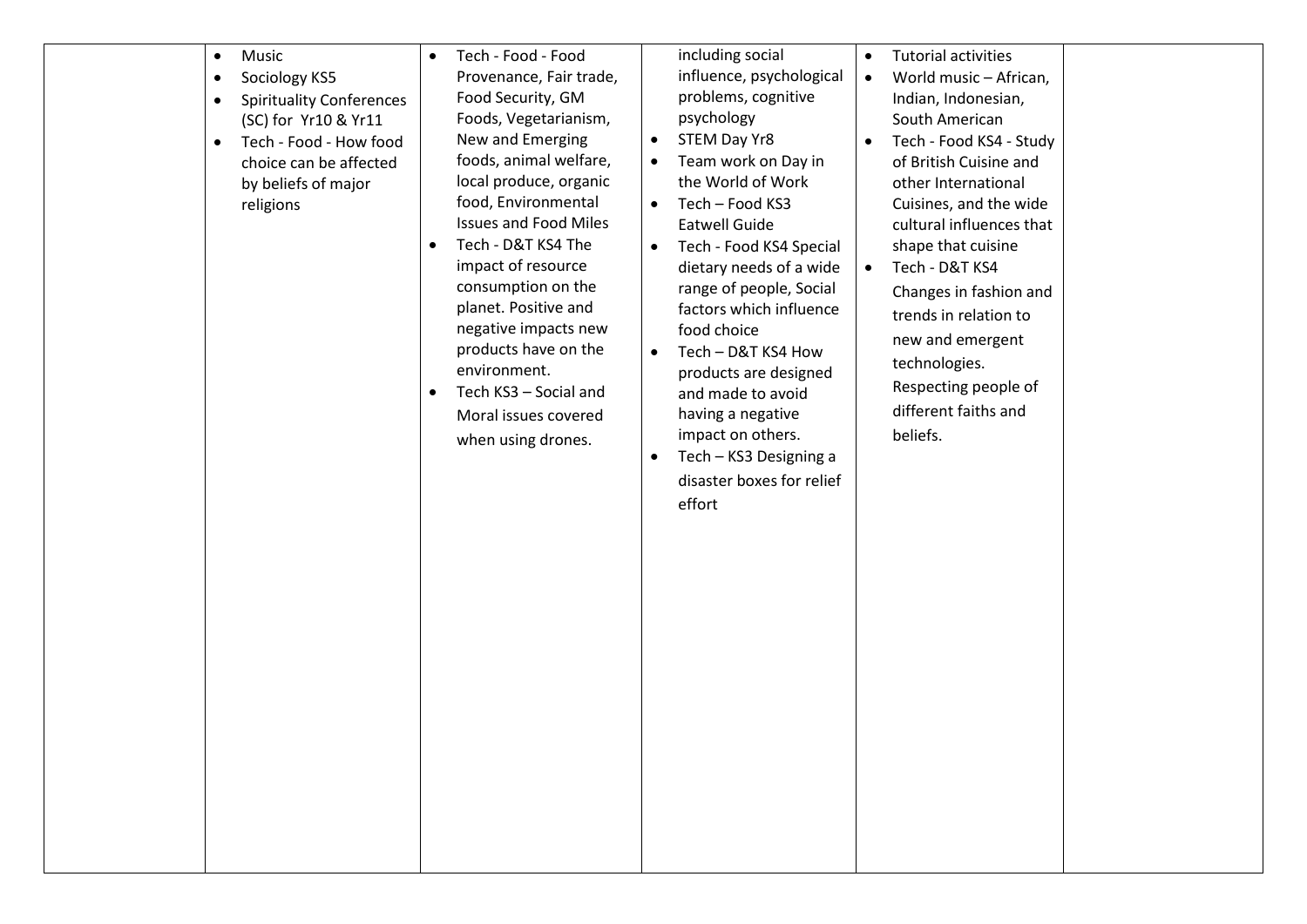|                                    | <b>SP</b>                                                                                                                                                                                                                                                                                                                                                                                                                                                                                                                                                                                                                                                                                                                                                                 | M                                                                                                                                                      | <b>SO</b>                                                                                                                                                                                                                                                                  |                                                                                                                                                                                                 | <b>FBV</b>                                                                                                                                                                                                           |
|------------------------------------|---------------------------------------------------------------------------------------------------------------------------------------------------------------------------------------------------------------------------------------------------------------------------------------------------------------------------------------------------------------------------------------------------------------------------------------------------------------------------------------------------------------------------------------------------------------------------------------------------------------------------------------------------------------------------------------------------------------------------------------------------------------------------|--------------------------------------------------------------------------------------------------------------------------------------------------------|----------------------------------------------------------------------------------------------------------------------------------------------------------------------------------------------------------------------------------------------------------------------------|-------------------------------------------------------------------------------------------------------------------------------------------------------------------------------------------------|----------------------------------------------------------------------------------------------------------------------------------------------------------------------------------------------------------------------|
| <b>Enrichment</b>                  | What is Enrichment? By DEFINITION - Enrichment is the act of making fuller, more meaningful or rewarding<br>• Enrichment goes beyond exam content/driven work.<br>We know as adults that these skills will be useful in later life.<br>Is an opportunity which extends beyond their own form tutor, form room and provides structure during the AM registration - planned 30<br>minute session and a bespoke KS3 Enrichment week<br>It includes themed sessions on: The Arts, Problem Solving, Citizenship, Revision and Life Skills.<br>KS5 AQA Baccalaureate (OPTIONAL): As part of this qualification students have to complete and document 100 hours of enrichment activities that<br>come under three headings: Work, Community and personal.                       |                                                                                                                                                        |                                                                                                                                                                                                                                                                            |                                                                                                                                                                                                 |                                                                                                                                                                                                                      |
| <b>Ethos</b>                       | Inclusive of all different<br>$\bullet$<br>faiths & cultures<br>Rounded religious<br>$\bullet$<br>education                                                                                                                                                                                                                                                                                                                                                                                                                                                                                                                                                                                                                                                               | Clear and shared<br>expectations of<br>behaviour<br>Reward system<br>Recognising and<br>celebrating success of all<br>Welcoming and inclusive<br>ethos | Community based<br>$\bullet$<br>projects/contracts -<br><b>AGP</b><br>Form competitions<br>$\bullet$<br>Group work<br>$\bullet$<br>House System<br><b>Project Management</b><br>Rights and<br>$\bullet$<br>responsibilities<br>Tutor activities<br>Year Group<br>$\bullet$ | Inclusive and<br>$\bullet$<br>understanding of all<br>different cultures<br>Provision is made for<br>$\bullet$<br>Muslim pupils to pray,<br>Uniform - sensitive<br>$\bullet$<br>considerations. | A strong focus on<br>$\bullet$<br>respect and tolerance<br>Right to feel safe<br>Take a risk<br>Welcoming and<br>$\bullet$<br>comfortable lessons<br>for students to have<br>confidence to raise &<br>discuss issues |
| <b>External</b><br><b>Agencies</b> | FIG<br>$\bullet$<br>Gideons YR7<br><b>Local Church</b>                                                                                                                                                                                                                                                                                                                                                                                                                                                                                                                                                                                                                                                                                                                    | Prisoners/officers visit<br>$11.11 -$ Remembrance                                                                                                      | <b>DOE</b><br>$\bullet$<br>Raising Awareness -<br>supporting local,<br>national and<br>international charities                                                                                                                                                             |                                                                                                                                                                                                 | UFA NCS - Citizenship<br>collaboration                                                                                                                                                                               |
| Extra-<br>curricular               | At KHS we see value the importance of encouraging students to engage in, seek new opportunities and to learn new skills.<br>We encourage students to take care of our environment and consider others less fortunate than themselves through charity based work/events.<br>Extra-Curricular Clubs (to name but a few) include: Art, Dance, Debating, Drama, DOE, Homework, Music, PE, Science, SEND, Technology, Introduction<br>to British Sign Language in KS5.<br>Learning comes first, and learning can and does go way beyond the classroom. We nurture the 'whole' student and strongly believe that every child is<br>gifted and talented in some way. Our provision allows students to seek out their strengths, try new skills and be the best that they can be. |                                                                                                                                                        |                                                                                                                                                                                                                                                                            |                                                                                                                                                                                                 |                                                                                                                                                                                                                      |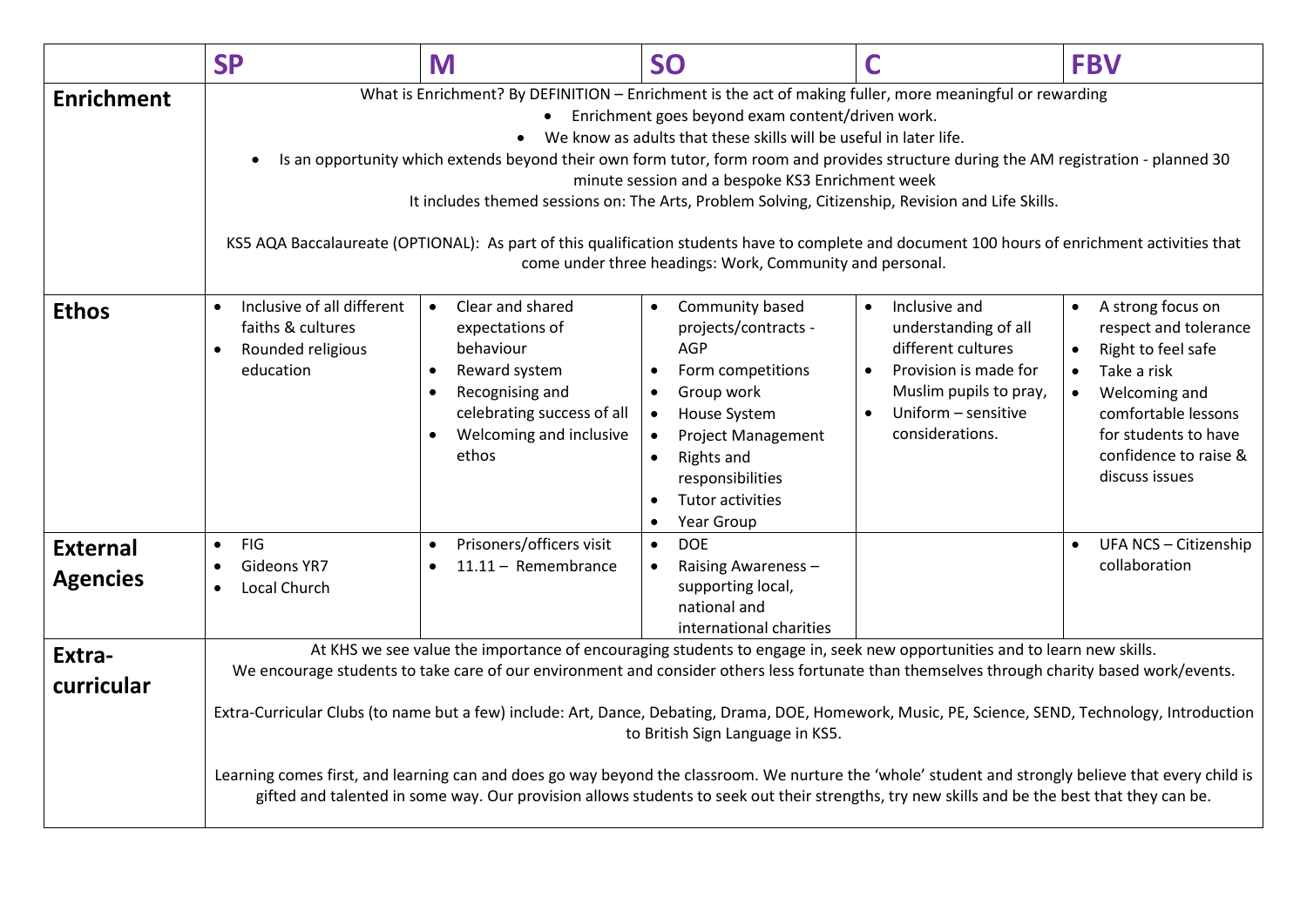|                  | We believe that it is important to mix with others students outside their own form group or year group. It is this socialisation, and opportunities to |
|------------------|--------------------------------------------------------------------------------------------------------------------------------------------------------|
|                  | form inter-relationships, that promotes physical, social, moral and mental well-being, builds character and resilience. We are committed to ensuring   |
|                  | that we equip our students fully for adult life and very much hope they contribute to society and are morally strong citizens.                         |
| <b>Form Time</b> | At Kesgrave High School we aim to provide a friendly and positive environment in which the students are encouraged to develop to their full potential. |
|                  | Our pastoral system is designed to create the conditions for each individual in the school to be known and valued.                                     |
|                  | In KS3 & 4 - A structured week, including: silent reading, an assembly, PSHEE, Enrichment and Culture Quiz/Picture News allow for the integration of   |
|                  | SMSC.                                                                                                                                                  |
|                  | In KS5 - Inter form quiz, assemblies, morning enrichment, tutor focus time, study time.                                                                |
|                  | Form time promotes the development of social skills, team bonding, dynamic, competition and a strong sense of community.                               |
| <b>House</b>     |                                                                                                                                                        |
| <b>System</b>    | Five Houses: one community, one competition. Work together to win together.                                                                            |
|                  | House Values: Bader - Resilience, Hillary - Bravery, Keller - Diversity, Nuffield - Ingenuity, Royal - Responsibility<br>Inter-house competitions      |
|                  | Links closely with our Achievements and reward points                                                                                                  |
|                  |                                                                                                                                                        |
| <b>PSHEE</b>     | The aims of the PSHEE programme quite naturally reflect our whole school ethos;                                                                        |
|                  | To provide a caring environment in which pupils learn and accept responsibilities for themselves and others<br>$\bullet$                               |
|                  | To encourage the fulfilment of each individual                                                                                                         |
| (See attached    | To increase motivation and self-confidence                                                                                                             |
| annual plan)     | To praise the achievements of all                                                                                                                      |
|                  |                                                                                                                                                        |
|                  | The PSHEE programme covers a wealth of topics across the five years and forms part of a child's compulsory education via a 1hr lesson per week. Areas  |
|                  | covered include:                                                                                                                                       |
|                  | <b>Mental health and Emotional wellbeing</b>                                                                                                           |
|                  | <b>Healthy and Unhealthy relationships</b>                                                                                                             |
|                  | <b>Money</b>                                                                                                                                           |
|                  | <b>Careers and aspirations</b>                                                                                                                         |
|                  | <b>Physical Health</b>                                                                                                                                 |
|                  | <b>Personal safety and risk management</b>                                                                                                             |
|                  | <b>Media influence</b>                                                                                                                                 |
|                  | <b>Friendship and anti-bullying</b>                                                                                                                    |
|                  | <b>Diversity and prejudice</b>                                                                                                                         |
|                  | <b>Sexual health</b>                                                                                                                                   |
|                  | <b>Citizenship</b>                                                                                                                                     |
|                  |                                                                                                                                                        |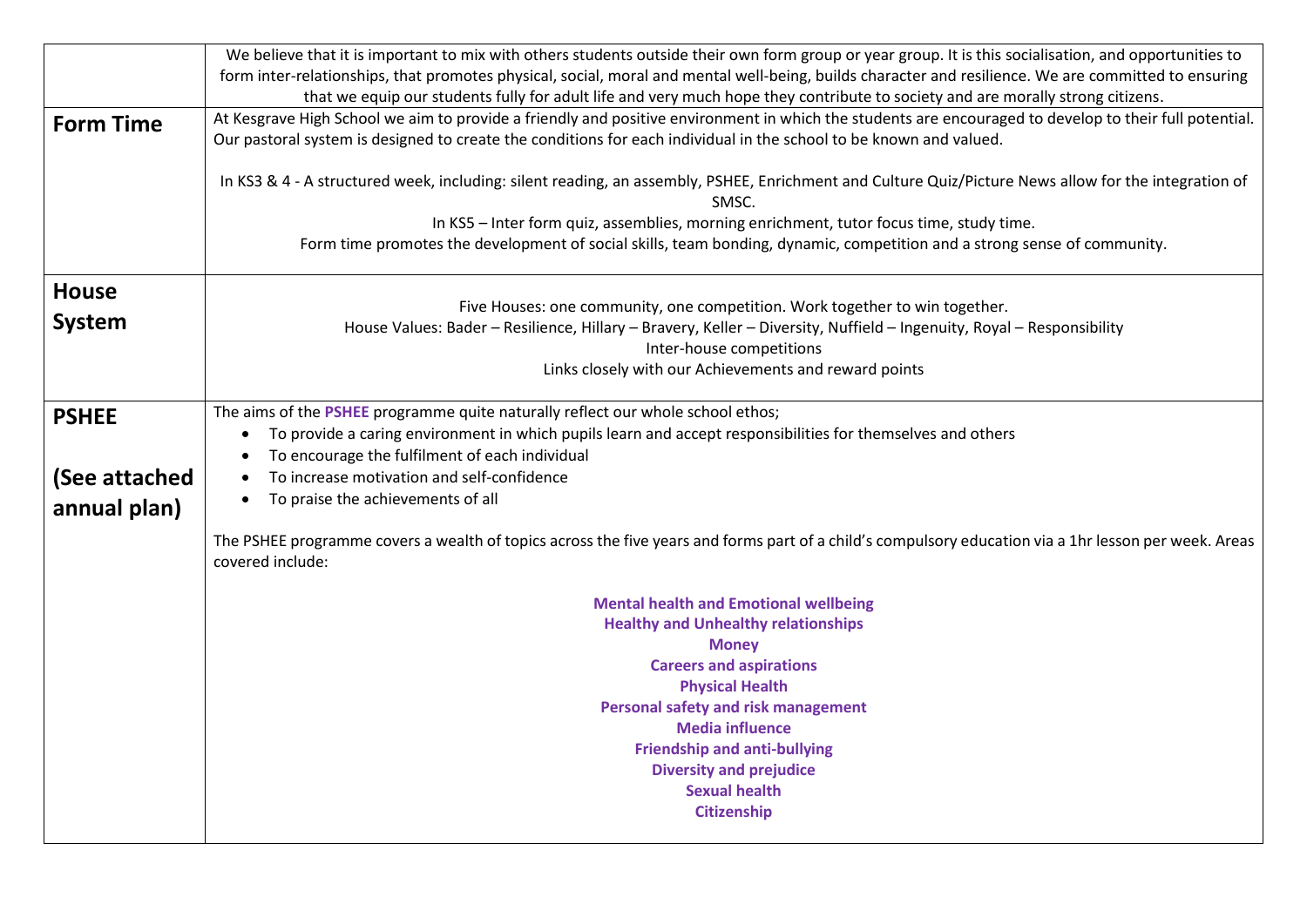|                                                 |                                                                                                                                                                                                                                                                                                                                                                                                                                                                                                                                                                                                      | These topics make a significant contribution to our pupils' personal development and draw together in a coherent way. These specific topics are covered<br>at pertinent times during a student's personal and academic development and through a bespoke spiral curriculum.                     |                                                                                                                                                                                                                                                                                                                         |                                                                                                                                                                  |                                                                                                                                                                                                                     |  |  |
|-------------------------------------------------|------------------------------------------------------------------------------------------------------------------------------------------------------------------------------------------------------------------------------------------------------------------------------------------------------------------------------------------------------------------------------------------------------------------------------------------------------------------------------------------------------------------------------------------------------------------------------------------------------|-------------------------------------------------------------------------------------------------------------------------------------------------------------------------------------------------------------------------------------------------------------------------------------------------|-------------------------------------------------------------------------------------------------------------------------------------------------------------------------------------------------------------------------------------------------------------------------------------------------------------------------|------------------------------------------------------------------------------------------------------------------------------------------------------------------|---------------------------------------------------------------------------------------------------------------------------------------------------------------------------------------------------------------------|--|--|
|                                                 | ٠                                                                                                                                                                                                                                                                                                                                                                                                                                                                                                                                                                                                    | We hope that our curriculum should enable all young people to become:<br>successful learners who enjoy learning, make progress and achieve<br>confident individuals who are able to live safe, healthy and fulfilling lives<br>responsible citizens who make a positive contribution to society |                                                                                                                                                                                                                                                                                                                         |                                                                                                                                                                  |                                                                                                                                                                                                                     |  |  |
|                                                 | To complement the work delivered by the form tutor we utilise guest speakers, advisors and other qualified specialists. Strands of PSHEE are also<br>covered across the curriculum through subject departments. As a result, it is hoped these experiences will be seen by the students as real, meaningful<br>and central to their personal, social and emotional wellbeing. Both PSHEE and Form Time are scheduled at the same time across the whole school thus<br>providing greater flexibility. We believe that this pastoral time is of great benefit to all of our students.                  |                                                                                                                                                                                                                                                                                                 |                                                                                                                                                                                                                                                                                                                         |                                                                                                                                                                  |                                                                                                                                                                                                                     |  |  |
|                                                 |                                                                                                                                                                                                                                                                                                                                                                                                                                                                                                                                                                                                      |                                                                                                                                                                                                                                                                                                 | Guest speakers are invited in to complement the PSHEE programme e.g Red Rose Chain, Alter Ego<br>KS5 - University, Gap Years, Teenage Cancer Trust, Personal Health and Further Education Finance                                                                                                                       |                                                                                                                                                                  |                                                                                                                                                                                                                     |  |  |
| <b>Sixth Form</b><br><b>Extended</b><br>Project | The AQA Extended project is a level 3 qualification and equivalent to an AS subject in terms of UCAS points. It is an independent research project that<br>students in Year 13 complete and deliver. It is concerned with the process of in depth research and planning, implementation and reflection. Students<br>are required to do a presentation to an audience. Each student chooses their own project; the only stipulation is it cannot contain anything on the<br>specifications of their current level 3 subjects. Many projects are related to ethical dilemmas, moral and social issues. |                                                                                                                                                                                                                                                                                                 |                                                                                                                                                                                                                                                                                                                         |                                                                                                                                                                  |                                                                                                                                                                                                                     |  |  |
| <b>Special</b><br>events &<br><b>Shows</b>      | Theatre in Education                                                                                                                                                                                                                                                                                                                                                                                                                                                                                                                                                                                 | Careers conference<br>$\bullet$                                                                                                                                                                                                                                                                 | <b>Activities Week</b><br>$\bullet$<br>ARTS Events - Dance,<br>$\bullet$<br><b>Drama and Music</b><br>Arts Week<br>$\bullet$<br><b>Diversity Week</b><br>$\bullet$<br><b>Primary Schools</b><br>$\bullet$<br><b>School Fete</b><br>$\bullet$                                                                            | Art & Photography<br>$\bullet$<br>Exhibitions - GCSE, A<br>LEVEL for school,<br>stakeholders and<br>within the community<br>Canteen themed<br>$\bullet$<br>weeks | Debating<br>$\bullet$<br>competitions<br><b>KHS Pantomines</b>                                                                                                                                                      |  |  |
| <b>Student</b><br><b>Voice</b>                  | Religious groups (FIG)                                                                                                                                                                                                                                                                                                                                                                                                                                                                                                                                                                               | <b>Charity Committee</b><br>$\bullet$<br><b>ECO Council</b><br>$\bullet$                                                                                                                                                                                                                        | Adopt a teacher scheme<br>$\bullet$<br>Ambassadors - KS5<br>$\bullet$<br><b>Charity Committee</b><br>Drama – KS5 students<br>$\bullet$<br>direct shows/organise<br>Highlights magazine<br>$\bullet$<br>House Council<br>$\bullet$<br>Non-Uniform Days<br>$\bullet$<br>Peer mentors<br>$\bullet$<br>Prom Committee KS4/5 | <b>Across the ARTS</b><br>$\bullet$<br>students are wholly<br>encouraged to explore<br>'current affairs and<br>historical events' as<br>viable stimuli/medium.   | Assemblies - student<br>$\bullet$<br>led<br>Classroom rules<br>Elections for House,<br>$\bullet$<br>Year, School Council<br>& Prefect body<br>Interviews - Student<br>panel<br>Policy consultation<br>with students |  |  |